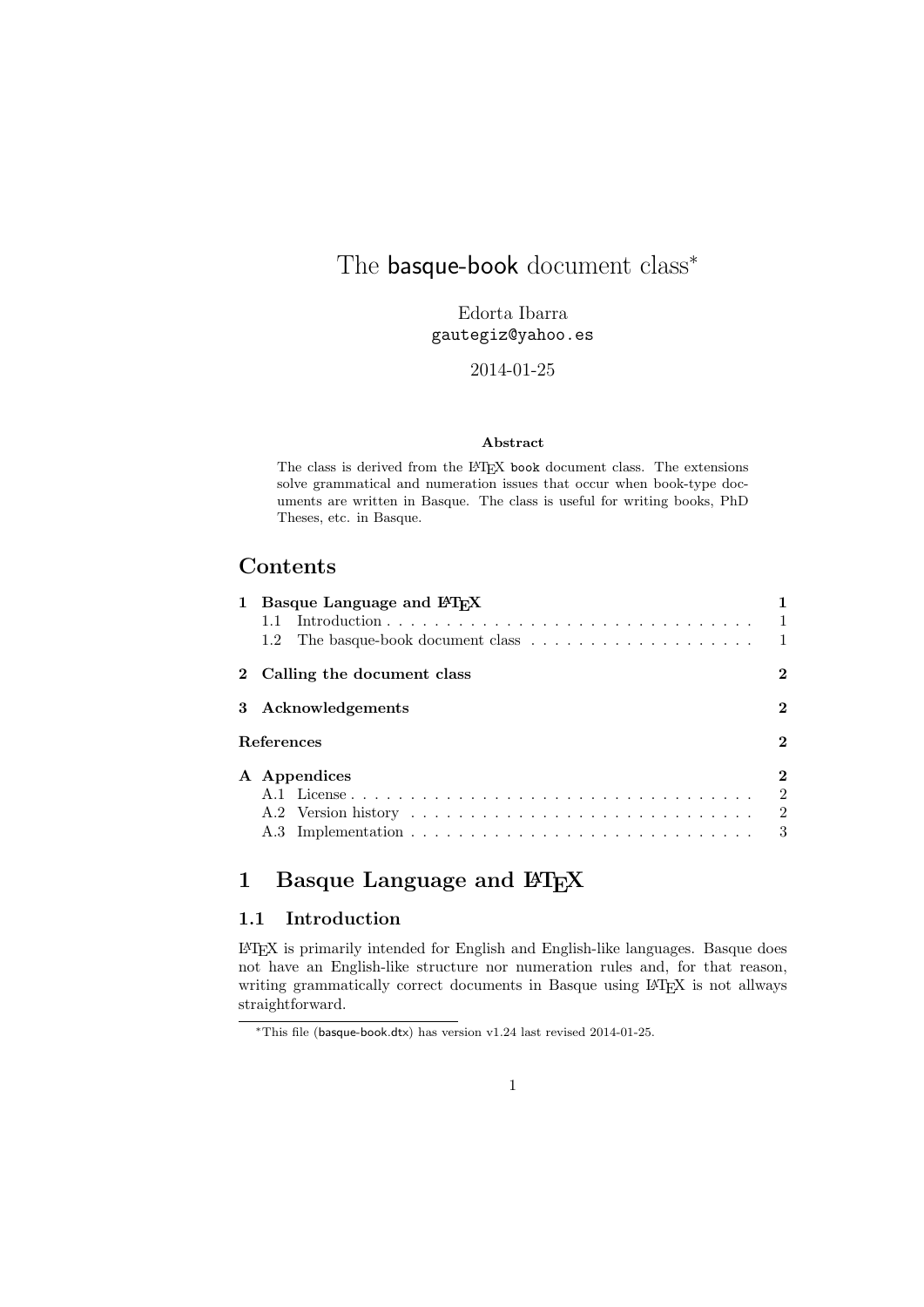This issues are well known for Basque LATEX users. Most non-advanced Basque LATEX users do not have the ability to modify the document classes themselves. As stated in [1], one of the possible solutions to address this problems is to redefine LATEX document classes for Basque.

#### 1.2 The basque-book document class

One of the most common class used in LAT<sub>EX</sub> is the book document class. In this sense, a derived class called basque-book is provided. This class allows to write grammatically correct books in Basque without the need of performing manual corrections or redefinitions on the document class code. The class is useful for writing books, PhD Theses, etc. in Basque.

# 2 Calling the document class

The document class basque-book is called using the \documentclass command: \documentclass[<options>]{basque-book}.

The class basque-book provides the same options provided by the standard book document class.

The document class basque-book requires the package basque-date. This package prints the current date in Basque following the recommendations of the Basque Language Academy. This package and its documentation are available online from CTAN<sup>1</sup>.

Due to incompatibility reasons, the package babel should not be used when the document class basque-book is called (refer to appendix A.3 for more details).

# 3 Acknowledgements

I would like to thank Jose Ramon Etxebarria, who tested the package basque-book and made suggestions that helped to improve it.

## References

[1] J. Arias, J. Lazaro, J. M. Aguirregabiria, "Basque: A Case Study in Generalizing LaTeX Language Support," International Conference on TeX, XML and Digital Typography. pp. 27-33, 2004.

# A Appendices

### A.1 License

Copyright 2012-2014 Edorta Ibarra.

<sup>1</sup>http://ctan.org/tex-archive/macros/latex/contrib/basque-date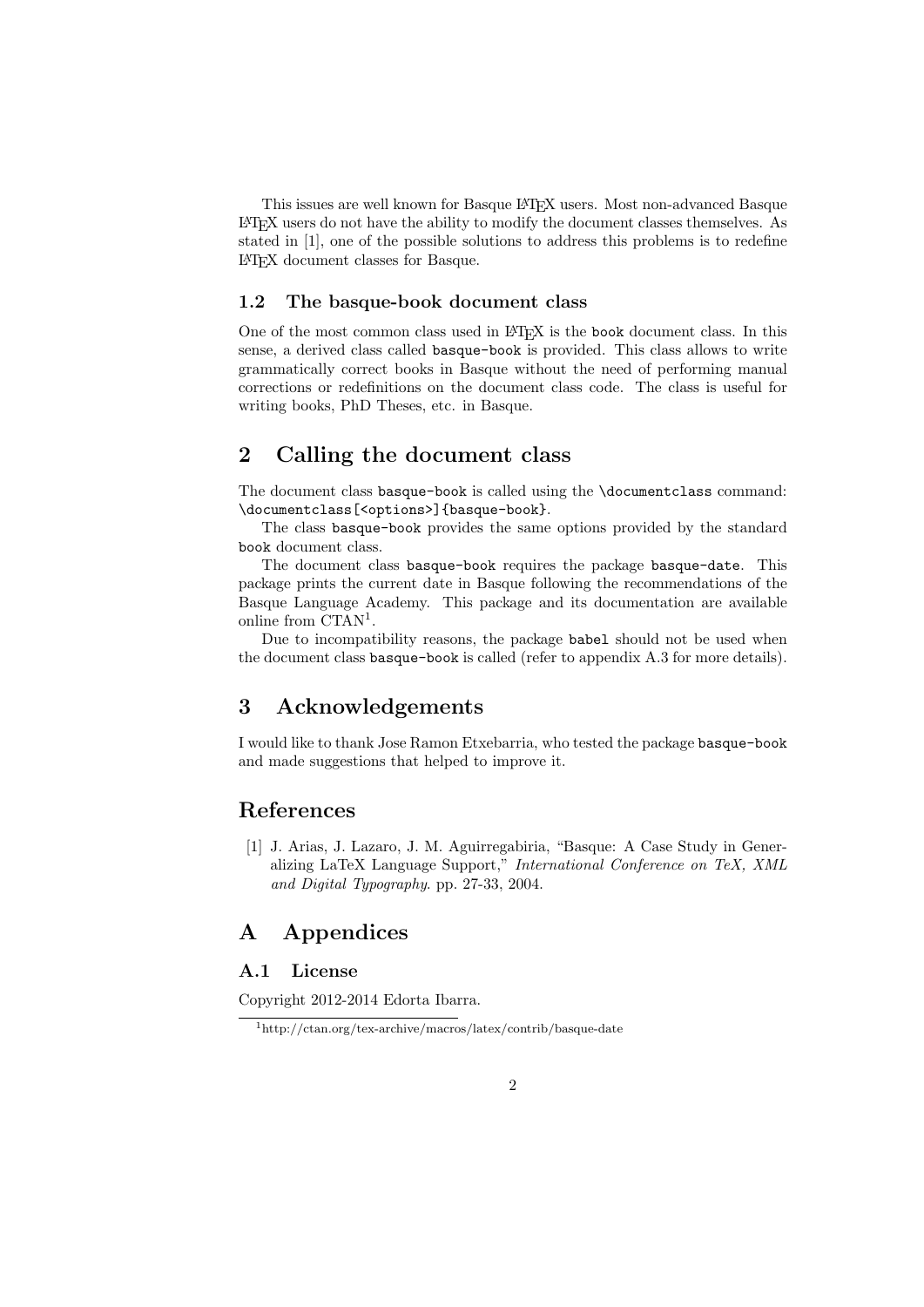This program can be redistributed and/or modified under the terms of the LATEX Project Public License Distributed from CTAN archives in directory macros/latex/basee/lppl.txe; either version 1.2 of the License, or any later version.

### A.2 Version history

- Version v1.00 (2012/05/03). Initial non-public version for development.
- Version v1.05 (2012/05/22). First public version. This version included most of the current features.
- Version v1.20  $(2012/07/06)$ . Second public version.
	- (a) Captions for tables and figures were redefined in order to improve the readability of the document.
	- (b) A minor bug was corrected (a missing \RequirePackage).
	- (c) Some minor changes were performed in the documentation.
- Version v1.24  $(2014/01/25)$ . Third public version.
	- (a) Documentation in Basque was provided in the .dtx file.
	- (b) A bug related with equation numbering was fixed.

#### A.3 Implementation

No changes from the standard book document class are implemented at the beginning of the code.

```
1 \newcommand\@ptsize{}
2 \newif\if@restonecol
3 \newif\if@titlepage
4 \@titlepagetrue
5 \newif\if@openright
6 \newif\if@mainmatter \@mainmattertrue
7 \if@compatibility\else
8 \DeclareOption{a4paper}
9 {\setlength\paperheight {297mm}%
10 \setlength\paperwidth {210mm}}
11 \DeclareOption{a5paper}
12 {\setlength\paperheight {210mm}%
13 \setlength\paperwidth {148mm}}
14 \DeclareOption{b5paper}
15 {\setlength\paperheight {250mm}%
16 \setlength\paperwidth {176mm}}
17 \DeclareOption{letterpaper}
18 {\setlength\paperheight {11in}%
19 \setlength\paperwidth {8.5in}}
20 \DeclareOption{legalpaper}
```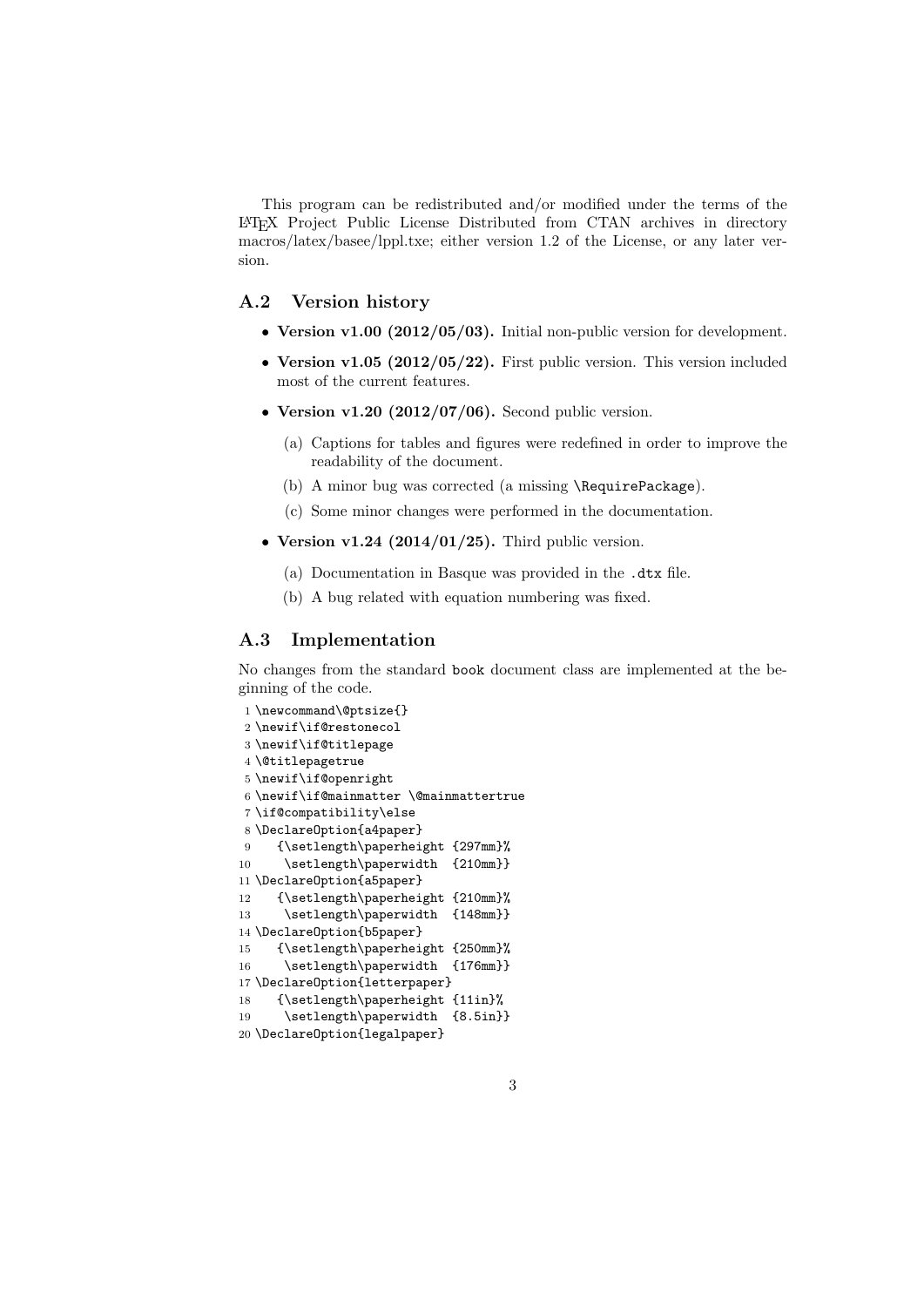```
21 {\setlength\paperheight {14in}%
22 \setlength\paperwidth {8.5in}}
23 \DeclareOption{executivepaper}
24 {\setlength\paperheight {10.5in}%
25 \setlength\paperwidth {7.25in}}
26 \DeclareOption{landscape}
27 {\setlength\@tempdima {\paperheight}%
28 \setlength\paperheight {\paperwidth}%
29 \setlength\paperwidth {\@tempdima}}
30 \setminus fi31 \if@compatibility
32 \renewcommand\@ptsize{0}
33 \else
34 \DeclareOption{10pt}{\renewcommand\@ptsize{0}}
35 \fi
36 \DeclareOption{11pt}{\renewcommand\@ptsize{1}}
37 \DeclareOption{12pt}{\renewcommand\@ptsize{2}}
38 \if@compatibility\else
39 \DeclareOption{oneside}{\@twosidefalse \@mparswitchfalse}
40 \text{ } \text{ } 4i
41 \DeclareOption{twoside}{\@twosidetrue \@mparswitchtrue}
42 \DeclareOption{draft}{\setlength\overfullrule{5pt}}
43 \if@compatibility\else
44 \DeclareOption{final}{\setlength\overfullrule{0pt}}
45 \fi
46 \DeclareOption{titlepage}{\@titlepagetrue}
47 \if@compatibility\else
48 \DeclareOption{notitlepage}{\@titlepagefalse}
49 \fi50 \if@compatibility
51 \@openrighttrue
52 \else
53 \DeclareOption{openright}{\@openrighttrue}
54 \DeclareOption{openany}{\@openrightfalse}
55 \fi
56 \if@compatibility\else
57 \DeclareOption{onecolumn}{\@twocolumnfalse}
58 \fi
59 \DeclareOption{twocolumn}{\@twocolumntrue}
60 \DeclareOption{leqno}{\input{leqno.clo}}
61 \DeclareOption{fleqn}{\input{fleqn.clo}}
62 \DeclareOption{openbib}{%
63 \AtEndOfPackage{%
64 \renewcommand\@openbib@code{%
65 \advance\leftmargin\bibindent
66 \itemindent -\bibindent
67 \listparindent \itemindent
68 \parsep \z@
69 }%
```

```
70 \renewcommand\newblock{\par}}%
```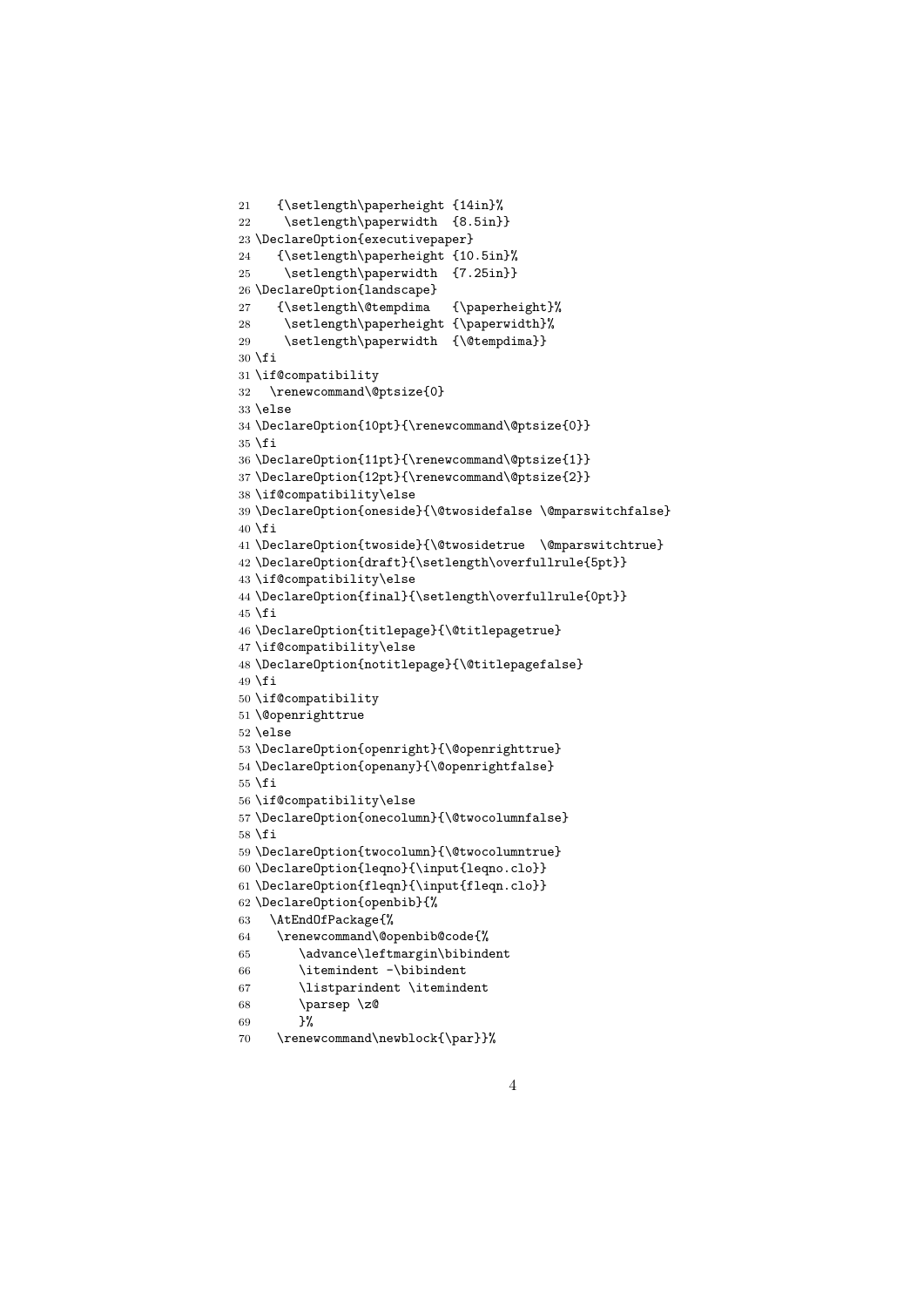```
71 }
72 \ExecuteOptions{letterpaper,10pt,twoside,onecolumn,final,openright}
73 \ProcessOptions
74 \input{bk1\@ptsize.clo}
75 \setlength\lineskip{1\p@}
76 \setlength\normallineskip{1\p@}
77 \renewcommand\baselinestretch{}
78 \setlength\parskip{0\p@ \@plus \p@}
79 \@lowpenalty 51
80 \@medpenalty 151
81 \@highpenalty 301
82 \setcounter{topnumber}{2}
83 \renewcommand\topfraction{.7}
84 \setcounter{bottomnumber}{1}
85 \renewcommand\bottomfraction{.3}
86 \setcounter{totalnumber}{3}
87 \renewcommand\textfraction{.2}
88 \renewcommand\floatpagefraction{.5}
89 \setcounter{dbltopnumber}{2}
90 \renewcommand\dbltopfraction{.7}
91 \renewcommand\dblfloatpagefraction{.5}
```

```
92 \if@twoside
```
\ps@headings The order of the elements of the document headings are redefined in order to comply with the Basque grammatical rules:

```
93 \def\ps@headings{%
94 \let\@oddfoot\@empty\let\@evenfoot\@empty
95 \def\@evenhead{\thepage\hfil\slshape\leftmark}%
96 \def\@oddhead{{\slshape\rightmark}\hfil\thepage}%
97 \let\@mkboth\markboth
98 \def\chaptermark##1{%
99 \markboth {{%
100 \ifnum \c@secnumdepth >\m@ne
101 \if@mainmatter
102 \thechapter\ \@chapapp .\ %
103 \qquad \qquad \text{ifi}104 \fi
105 ##1}}{}}%
106 \def\sectionmark##1{%
107 \markright {{%
108 \ifnum \c@secnumdepth >\z@
109 \theta \setminus \theta110 \overrightarrow{fi}111 ##1}}}}
112 \else
113 \def\ps@headings{%
114 \let\@oddfoot\@empty
115 \def\@oddhead{{\slshape\rightmark}\hfil\thepage}%
116 \let\@mkboth\markboth
117 \def\chaptermark##1{%
```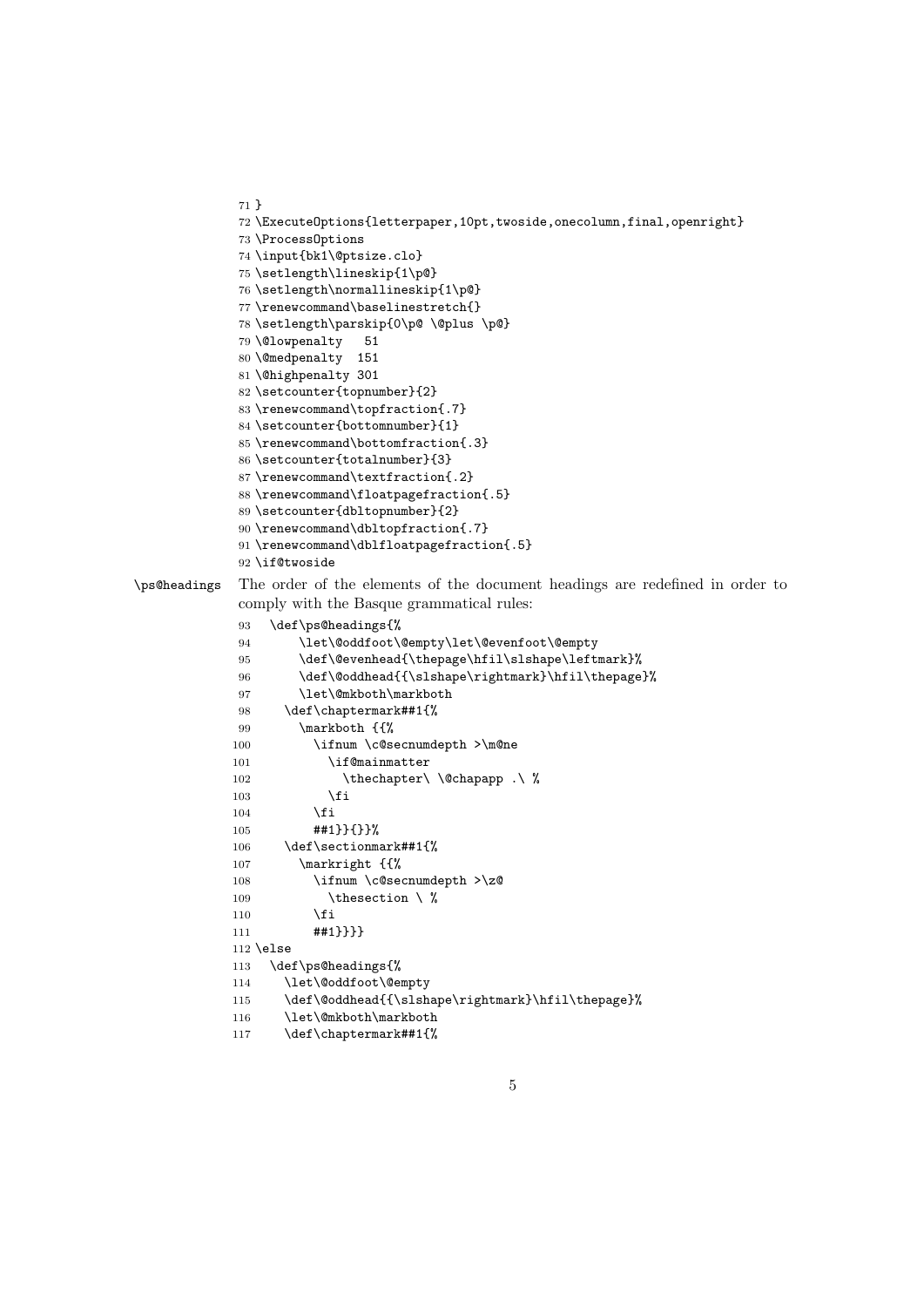```
118 \markright {{%
119 \ifnum \c@secnumdepth >\m@ne
120 \if@mainmatter
121 \thechapter\ \@chapapp .\ %
122 \qquad \qquad \fi
123 \qquad \qquad \text{if }124 ##1}}}}
125 \fi
126 \def\ps@myheadings{%
127 \let\@oddfoot\@empty\let\@evenfoot\@empty
128 \def\@evenhead{\thepage\hfil\slshape\leftmark}%
129 \def\@oddhead{{\slshape\rightmark}\hfil\thepage}%
130 \let\@mkboth\@gobbletwo
131 \let\chaptermark\@gobble
132 \let\sectionmark\@gobble
133 }
134 \if@titlepage
135 \newcommand\maketitle{\begin{titlepage}%
136 \let\footnotesize\small
137 \let\footnoterule\relax
138 \let \footnote \thanks
139 \null\vfil<br>140 \vskip 60\
    \vskip 60\p@
141 \begin{center}%
142 {\LARGE \@title \par}%
143 \vskip 3em%
144 {\large
145 \lineskip .75em%
146 \begin{tabular}[t]{c}%
147 \@author
148 \end{tabular}\par}%
149 \vskip 1.5em%
150 {\large \@date \par}% % Set date in \large size.
151 \end{center}\par
152 \@thanks
153 \forallil\null
154 \end{titlepage}%
155 \setcounter{footnote}{0}%
156 \global\let\thanks\relax
157 \global\let\maketitle\relax
158 \global\let\@thanks\@empty
159 \global\let\@author\@empty
160 \global\let\@date\@empty
161 \global\let\@title\@empty
162 \global\let\title\relax
163 \global\let\author\relax
164 \global\let\date\relax
165 \global\let\and\relax
166 }
167 \else
```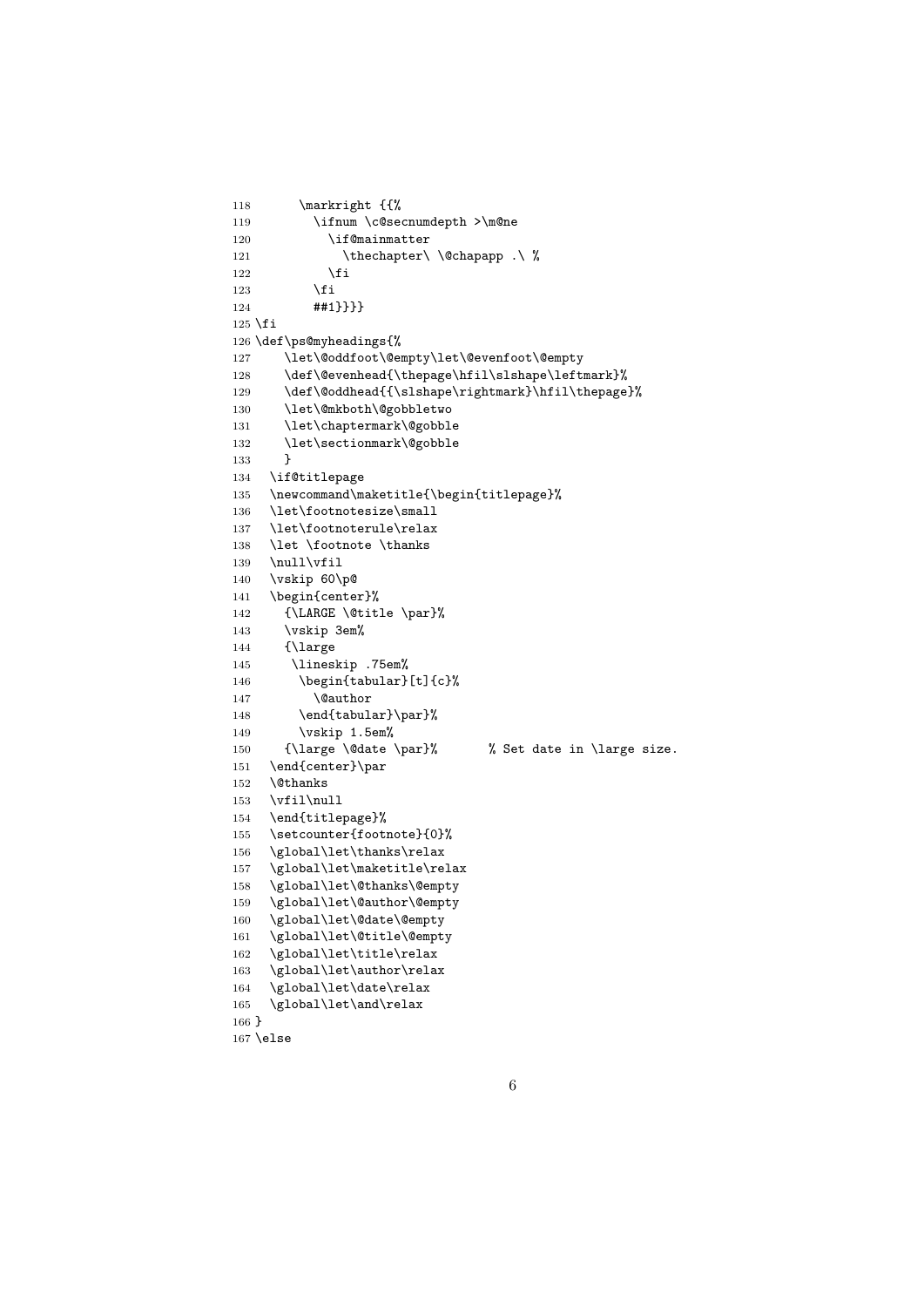```
168 \newcommand\maketitle{\par
169 \begingroup
170 \renewcommand\thefootnote{\@fnsymbol\c@footnote}%
171 \def\@makefnmark{\rlap{\@textsuperscript{\normalfont\@thefnmark}}}%
172 \long\def\@makefntext##1{\parindent 1em\noindent
173 \hb@xt@1.8em{%
174 \hss\@textsuperscript{\normalfont\@thefnmark}}##1}%
175 \if@twocolumn
176 \ifnum \col@number=\@ne
177 \@maketitle
178 \else
179 \twocolumn[\@maketitle]%
180 \fi
181 \else
182 \newpage
183 \global\@topnum\z@ % Prevents figures from going at top of page.
184 \@maketitle
185 \fi
186 \thispagestyle{plain}\@thanks
187 \endgroup
188 \setcounter{footnote}{0}%
189 \global\let\thanks\relax
190 \global\let\maketitle\relax
191 \global\let\@maketitle\relax
192 \global\let\@thanks\@empty
193 \global\let\@author\@empty
194 \global\let\@date\@empty
195 \global\let\@title\@empty
196 \global\let\title\relax
197 \global\let\author\relax
198 \global\let\date\relax
199 \global\let\and\relax
200 }
201 \def\@maketitle{%
202 \newpage
203 \null
204 \vskip 2em%
205 \begin{center}%
206 \let \footnote \thanks
207 {\LARGE \@title \par}%
208 \vskip 1.5em%
209 {\large
210 \lineskip .5em%
211 \begin{tabular}[t]{c}%
212 \@author
213 \end{tabular}\par}%
214 \vskip 1em%
215 {\large \@date}%
216 \end{center}%
```

```
217 \par
```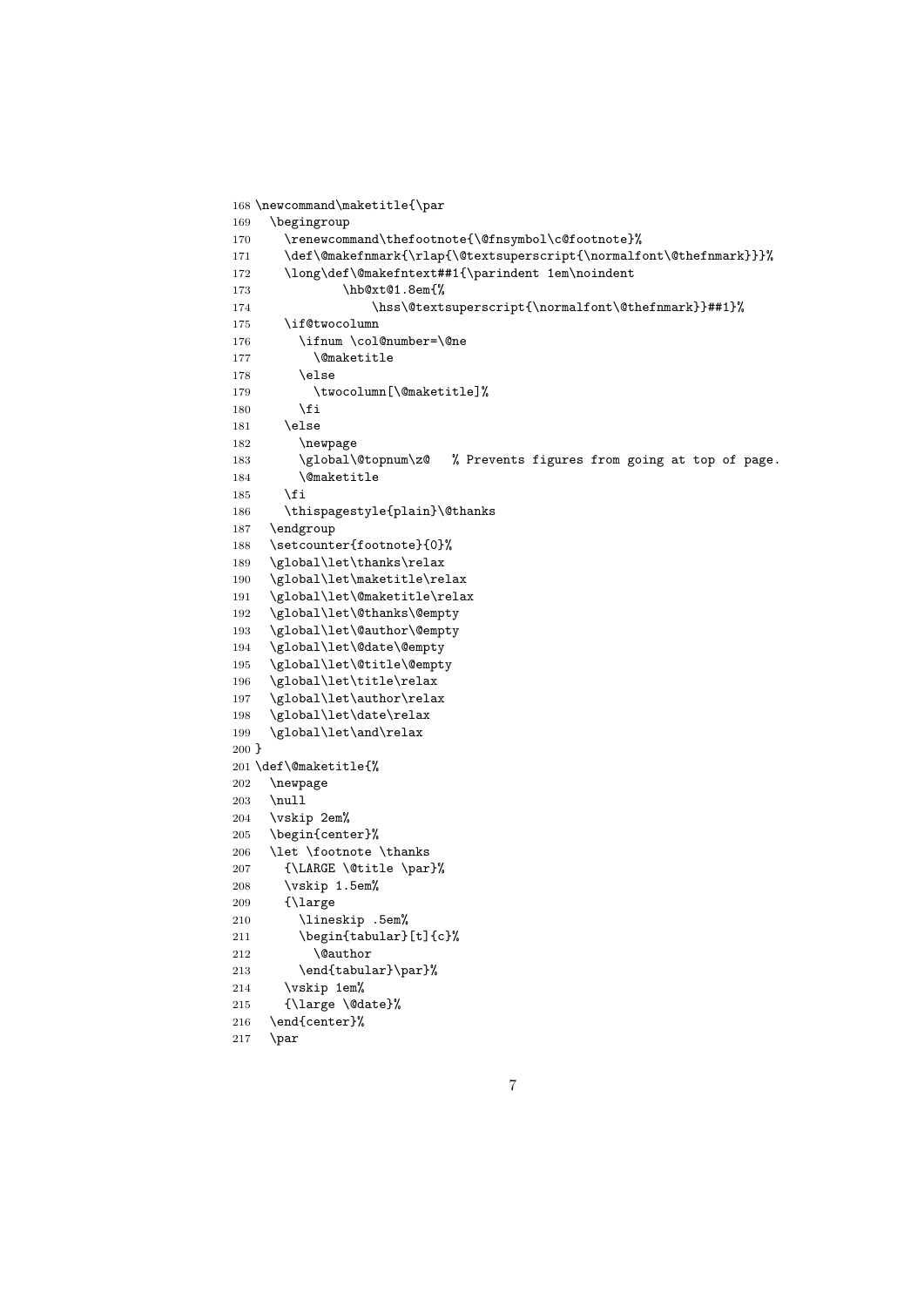```
218 \vskip 1.5em}
                 219 \fi
                 220 \newcommand*\chaptermark[1]{}
                 221 \setcounter{secnumdepth}{2}
                 222 \newcounter {part}
                 223 \newcounter {chapter}
                 224 \newcounter {section}[chapter]
                 225 \newcounter {subsection}[section]
                 226 \newcounter {subsubsection}[subsection]
                 227 \newcounter {paragraph}[subsubsection]
                 228 \newcounter {subparagraph}[paragraph]
        \thepart The commands that are responsible for numbering the different parts, chapters,
     \thechapter
     \thesection
  \thesubsection 229 \renewcommand\thepart {\Roman{part}.}
\thesubsubsection 230 \renewcommand\thechapter {\arabic{chapter}.}
   \theparagraph 231 \renewcommand\thesection
\thesubparagraph
232 \renewcommand\thesubsection {\thesection \arabic{subsection}.}
                  sections, etc. of the document are redefined in order to comply with the Basque
                  numeration rules:
                                                   {\text{section}}.}233\renewcommand\thesubsubsection {\thesubsection \arabic{subsubsection}.}
                 234 \renewcommand\theparagraph {\thesubsubsection \arabic{paragraph}.}
                 235 \renewcommand\thesubparagraph {\theparagraph \arabic{subparagraph}.}
                 236 \newcommand\@chapapp{\chaptername}
                 237 \newcommand\frontmatter{%
                 238 \cleardoublepage
                 239 \@mainmatterfalse
                 240 \pagenumbering{roman}}
                 241 \newcommand\mainmatter{%
                 242 \cleardoublepage
                 243 \@mainmattertrue
                 244 \pagenumbering{arabic}}
                 245 \newcommand\backmatter{%
                 246 \if@openright
                 247 \cleardoublepage
                 248 \else
                 249 \clearpage
                 250 \fi
                 251 \@mainmatterfalse}
                 252 \newcommand\part{%
                 253 \if@openright
                 254 \cleardoublepage
                 255 \else
                 256 \clearpage
                 257 \fi
                 258 \thispagestyle{plain}%
                 259 \if@twocolumn
                 260 \onecolumn
                 261 \@tempswatrue
                 262 \else
                 263 \@tempswafalse
```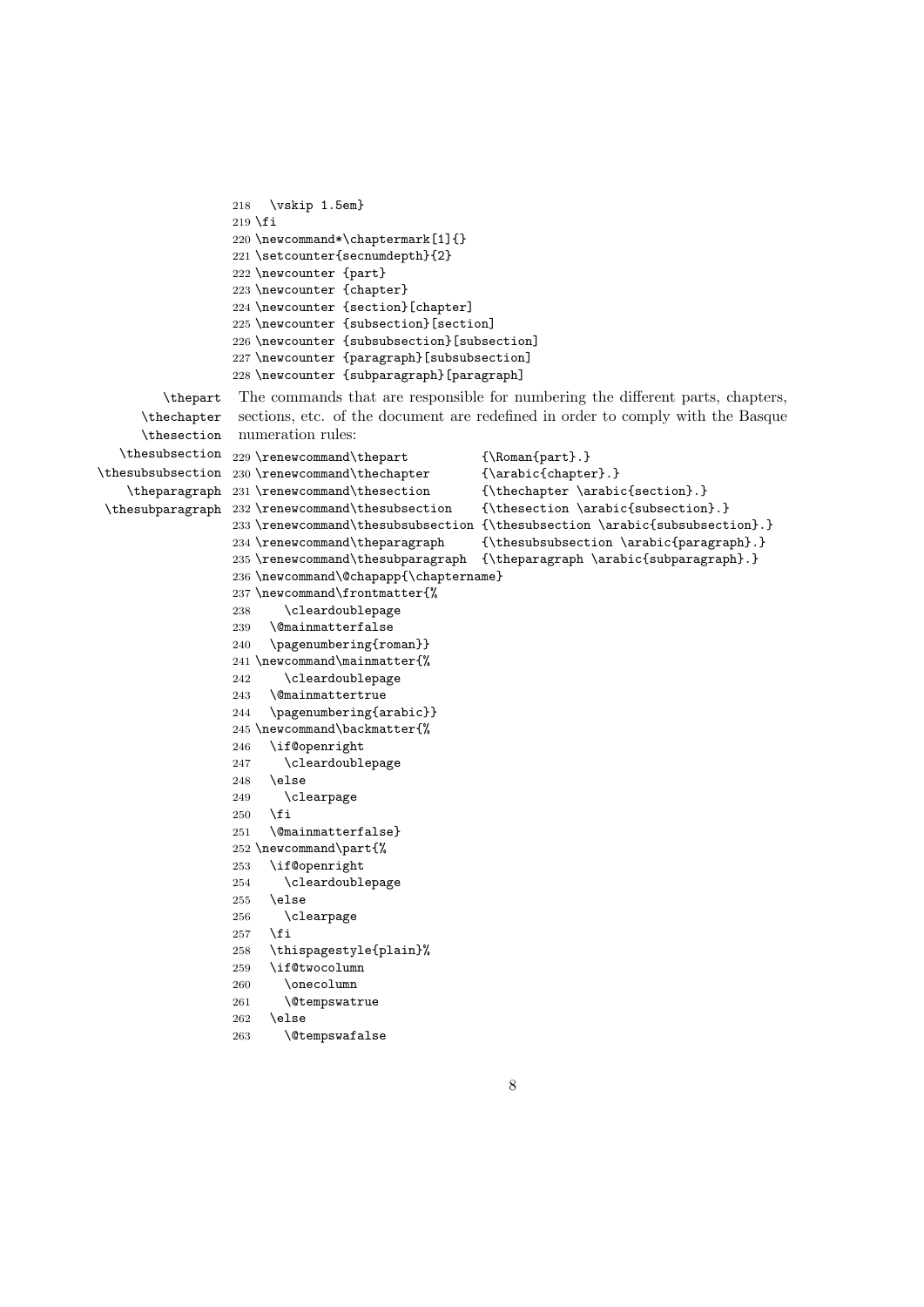```
264 \fi
```

```
265 \null\vfil
       266 \secdef\@part\@spart}
\@part The part environment is modified changing the order of \partname and \thepart.
        Moreover, the extra dot is eliminated:
       267 \def\@part[#1]#2{%
```

```
268 \ifnum \c@secnumdepth >-2\relax
269 \refstepcounter{part}%
270 \addcontentsline{toc}{part}{\thepart\hspace{1em}#1}%
271 \else
272 \addcontentsline{toc}{part}{#1}%
273 \ifmmode{\textstyle\bigwedge^{2}}\else{ 1273 \fi 1273
274 \markboth{}{}%
275 {\centering
276 \interlinepenalty \@M
277 \normalfont
278 \ifnum \c@secnumdepth >-2\relax
279 \huge\bfseries \thepart\nobreakspace\partname
280 \par
281 \vskip 20\p@
282 \fi
283 \Huge \bfseries #2\par}%
284 \@endpart}
285 \def\@spart#1{%
286 {\centering
287 \interlinepenalty \@M
288 \normalfont
289 \Huge \bfseries #1\par}%
290 \@endpart}
291 \def\@endpart{\vfil\newpage
292 \if@twoside
293 \if@openright
294 \null
295 \thispagestyle{empty}%
296 \newpage
297 \qquad \qquad \int fi
298 \qquad \qquad \int f299 \if@tempswa
300 \twocolumn
301 \quad \text{if} \quad \text{if} \quad302 \newcommand\chapter{\if@openright\cleardoublepage\else\clearpage\fi
303 \thispagestyle{plain}%
304 \global\@topnum\z@
305 \@afterindentfalse
306 \secdef\@chapter\@schapter}
```

```
\@chapter Similarly, the chapter environment is modified changing the order of \@chapapp
           and \thechapter. As done before, the extra dot is eliminated:
          307 \def\@chapter[#1]#2{\ifnum \c@secnumdepth >\m@ne
```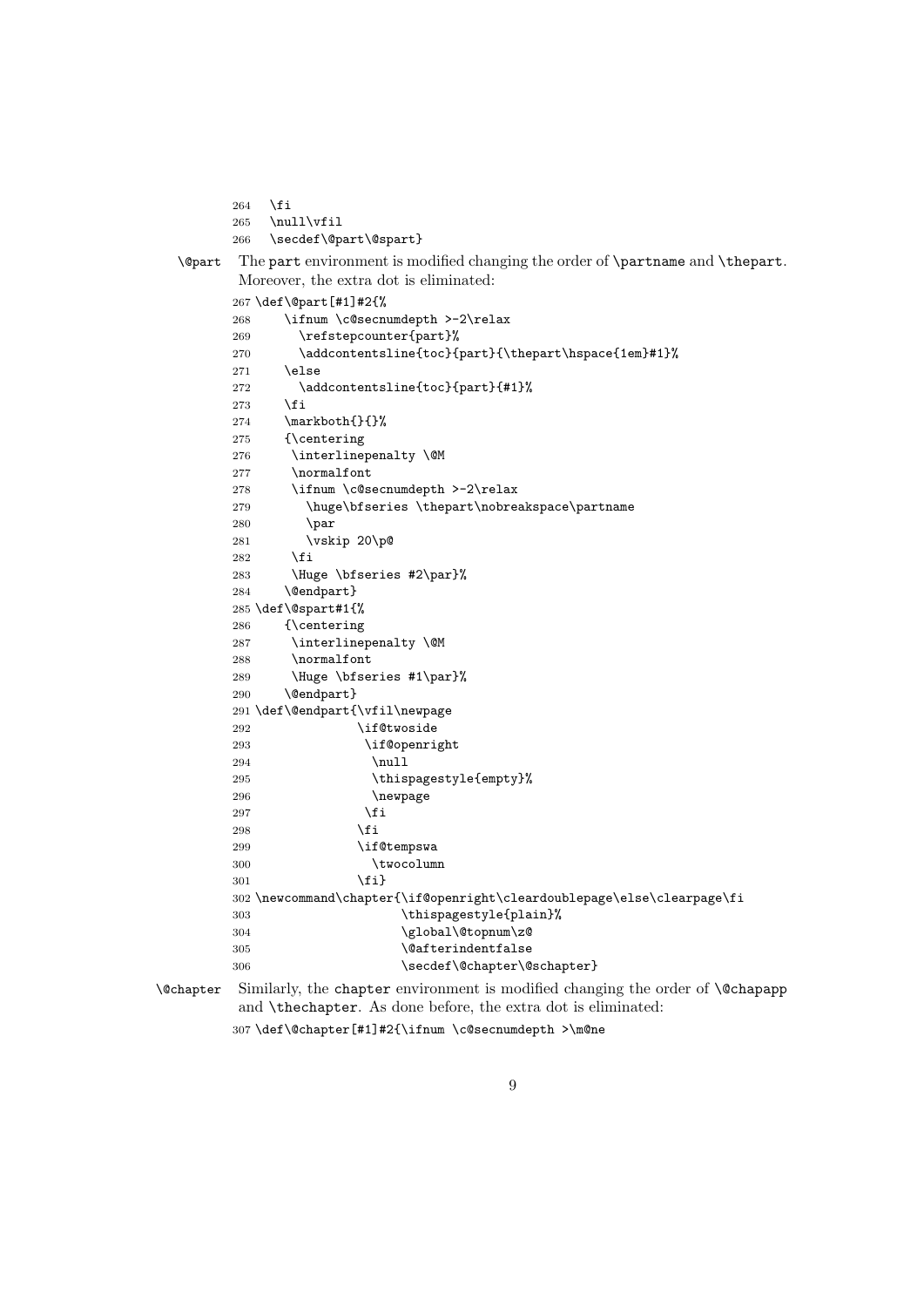```
308 \if@mainmatter
309 \refstepcounter{chapter}%
310 \typeout{\thechapter\space\@chapapp}%
311 \addcontentsline{toc}{chapter}%
312 {\propto \{\hbox{numberline{\theta}}\#1}\}313 \else
314 \addcontentsline{toc}{chapter}{#1}%
315 \quad \text{if}316 \text{label}317 \addcontentsline{toc}{chapter}{#1}%
318 \quad \text{if}319 \chaptermark{#1}%
320 \addtocontents{lof}{\protect\addvspace{10\p@}}%
321 \addtocontents{lot}{\protect\addvspace{10\p@}}%
322 \if@twocolumn
323 \@topnewpage[\@makechapterhead{#2}]%
324 \qquad \qquad \qquad \qquad \qquad \qquad \qquad \qquad \qquad \qquad \qquad \qquad \qquad \qquad \qquad \qquad \qquad \qquad \qquad \qquad \qquad \qquad \qquad \qquad \qquad \qquad \qquad \qquad \qquad \qquad \qquad \qquad \qquad \qquad \qquad \qquad325 \@makechapterhead{#2}%
326 \@afterheading
327 \{f_i\}328 \def\@makechapterhead#1{%
329 \vspace*{50\p@}%
330 {\parindent \z@ \raggedright \normalfont
331 \ifnum \c@secnumdepth >\m@ne
332 \if@mainmatter
333 \huge\bfseries \thechapter\space\@chapapp
334 \par\nobreak
335 \vskip 20\p@
336 \fi
337 \fi
338 \interlinepenalty\@M
339 \Huge \bfseries #1\par\nobreak
340 \vskip 40\p@
341 }}
342 \def\@schapter#1{\if@twocolumn
343 \@topnewpage[\@makeschapterhead{#1}]%
344 \else
345 \@makeschapterhead{#1}%
346 \@afterheading
347 \quad \text{If } i348 \def\@makeschapterhead#1{%
349 \vspace*{50\p@}%
350 {\parindent \z@ \raggedright
351 \normalfont
352 \interlinepenalty\@M
353 \Huge \bfseries #1\par\nobreak
354 \vskip 40\p@
355 }}
356 \newcommand\section{\@startsection {section}{1}{\z@}%
357 {-3.5ex \@plus -1ex \@minus -.2ex}%
```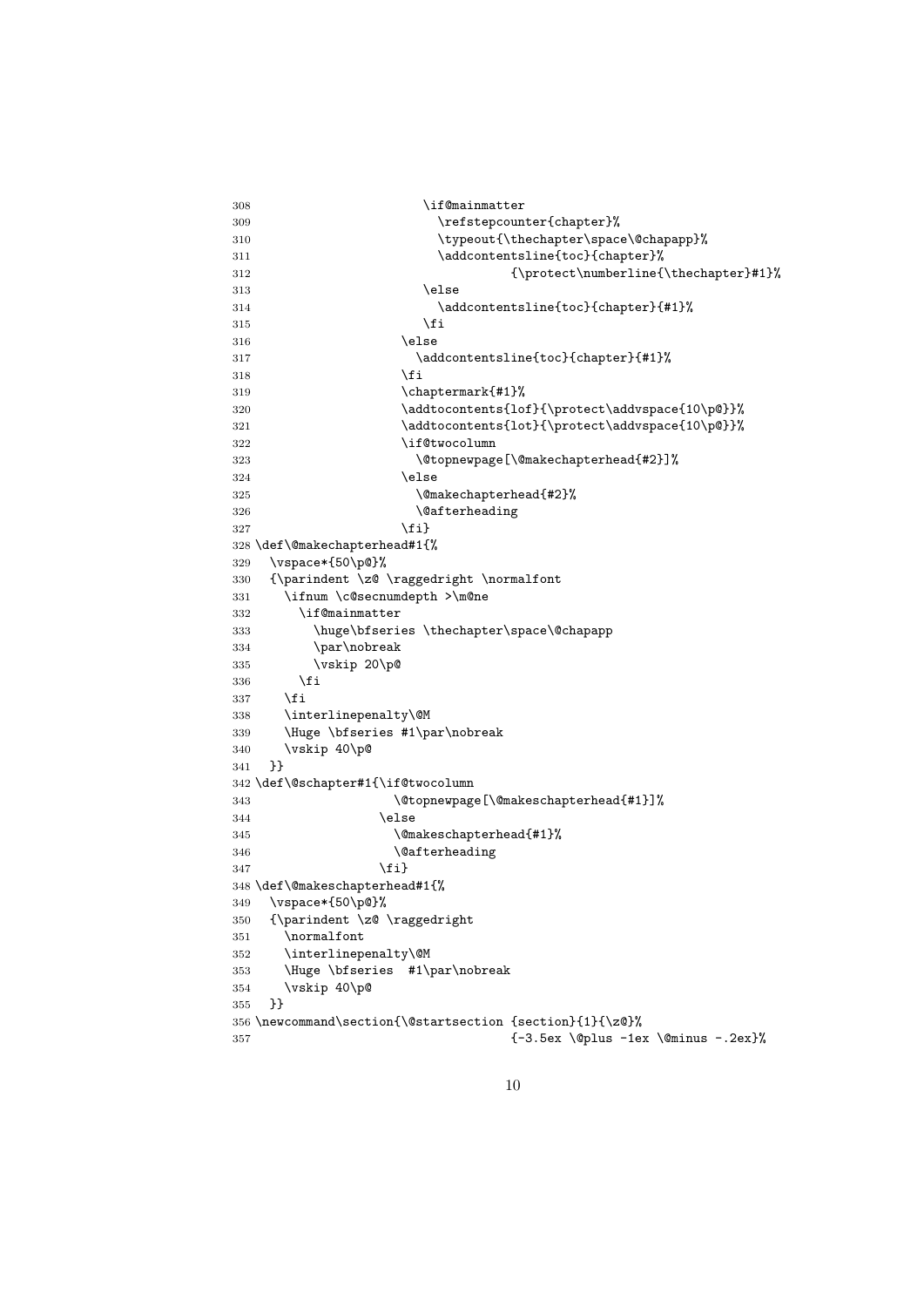```
358 {2.3ex \@plus.2ex}%
359 {\normalfont\Large\bfseries}}
360 \newcommand\subsection{\@startsection{subsection}{2}{\z@}%
361 {-3.25ex\@plus -1ex \@minus -.2ex}%
362 {1.5ex \@plus .2ex}%
363 {\normalfont\large\bfseries}}
364 \newcommand\subsubsection{\@startsection{subsubsection}{3}{\z@}%
365 {-3.25ex\@plus -1ex \@minus -.2ex}%
366 {1.5ex \@plus .2ex}%
367 {\normalfont\normalsize\bfseries}}
368 \newcommand\paragraph{\@startsection{paragraph}{4}{\z@}%
369 {3.25ex \@plus1ex \@minus.2ex}%
370 \{-1 \text{em} \}%
371 {\normalfont\normalsize\bfseries}}
372 \newcommand\subparagraph{\@startsection{subparagraph}{5}{\parindent}%
373 {3.25ex \@plus1ex \@minus .2ex}%
374 \{-1 \text{em}\}\%375 {\normalfont\normalsize\bfseries}}
376 \if@twocolumn
377 \setlength\leftmargini {2em}
378 \else
379 \setlength\leftmargini {2.5em}
380 \fi
381 \leftmargin \leftmargini
382 \setlength\leftmarginii {2.2em}
383 \setlength\leftmarginiii {1.87em}
384 \setlength\leftmarginiv {1.7em}
385 \if@twocolumn
386 \setlength\leftmarginv {.5em}
387 \setlength\leftmarginvi {.5em}
388 \else
389 \setlength\leftmarginv {1em}
390 \setlength\leftmarginvi {1em}
391 \fi
392 \setlength \labelsep {.5em}
393 \setlength \labelwidth{\leftmargini}
394 \addtolength\labelwidth{-\labelsep}
395 \@beginparpenalty -\@lowpenalty
396 \@endparpenalty -\@lowpenalty
397 \@itempenalty -\@lowpenalty
398 \renewcommand\theenumi{\@arabic\c@enumi}
399 \renewcommand\theenumii{\@alph\c@enumii}
400 \renewcommand\theenumiii{\@roman\c@enumiii}
401 \renewcommand\theenumiv{\@Alph\c@enumiv}
402 \newcommand\labelenumi{\theenumi.}
403 \newcommand\labelenumii{(\theenumii)}
404 \newcommand\labelenumiii{\theenumiii.}
405 \newcommand\labelenumiv{\theenumiv.}
406 \renewcommand\p@enumii{\theenumi}
407 \renewcommand\p@enumiii{\theenumi(\theenumii)}
```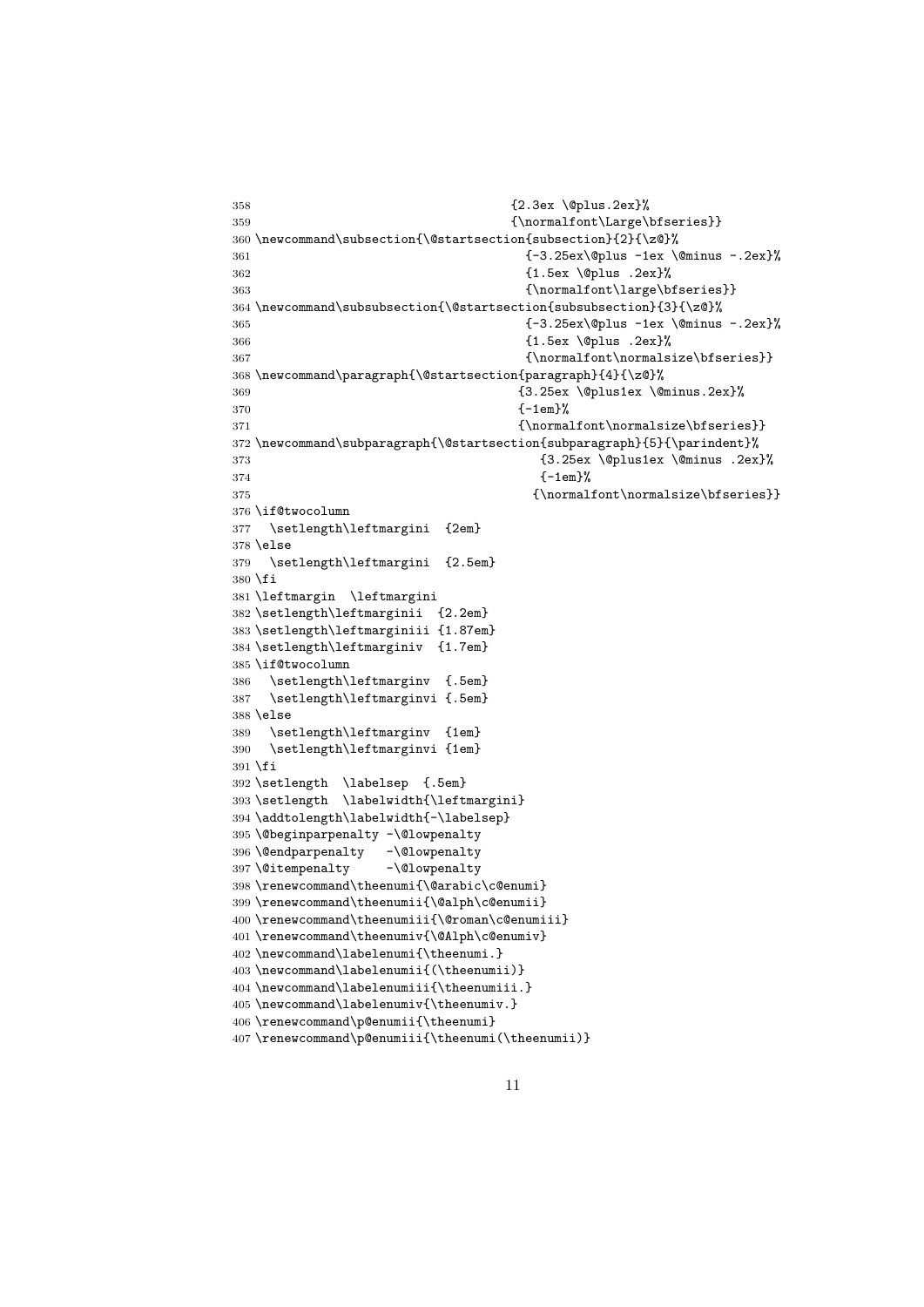```
408 \renewcommand\p@enumiv{\p@enumiii\theenumiii}
409 \newcommand\labelitemi{\textbullet}
410 \newcommand\labelitemii{\normalfont\bfseries \textendash}
411 \newcommand\labelitemiii{\textasteriskcentered}
412 \newcommand\labelitemiv{\textperiodcentered}
413 \newenvironment{description}
414 {\list{}{\labelwidth\z@ \itemindent-\leftmargin
415 \let\makelabel\descriptionlabel}}
416 {\endlist}
417 \newcommand*\descriptionlabel[1]{\hspace\labelsep
418 \normalfont\bfseries #1}
419 \newenvironment{verse}
420 {\let\\\@centercr
421 \list{}{\itemsep \z@
422 \itemindent -1.5em%
423 \listparindent\itemindent
424 \rightmargin \leftmargin
425 \dvance\leftmargin 1.5em}%
426 \item\relax}
427 {\endlist}
428 \newenvironment{quotation}
429 {\list{}{\listparindent 1.5em%
430 \itemindent \listparindent
431 \rightmargin \leftmargin
432 \parsep \z@ \@plus\p@}%
433 \item\relax}
434 {\endlist}
435 \newenvironment{quote}
436 {\list{}{\rightmargin\leftmargin}%
437 \item\relax}
438 {\endlist}
439 \if@compatibility
440 \newenvironment{titlepage}
441 {%
442 \cleardoublepage
443 \if@twocolumn
444 \@restonecoltrue\onecolumn
445 \else
446 \@restonecolfalse\newpage
447 \fi
448 \thispagestyle{empty}%
449 \setcounter{page}\z@
450 }%
451 {\if@restonecol\twocolumn \else \newpage \fi
452 }
453 \else
454 \newenvironment{titlepage}
455 {%
456 \cleardoublepage
457 \if@twocolumn
```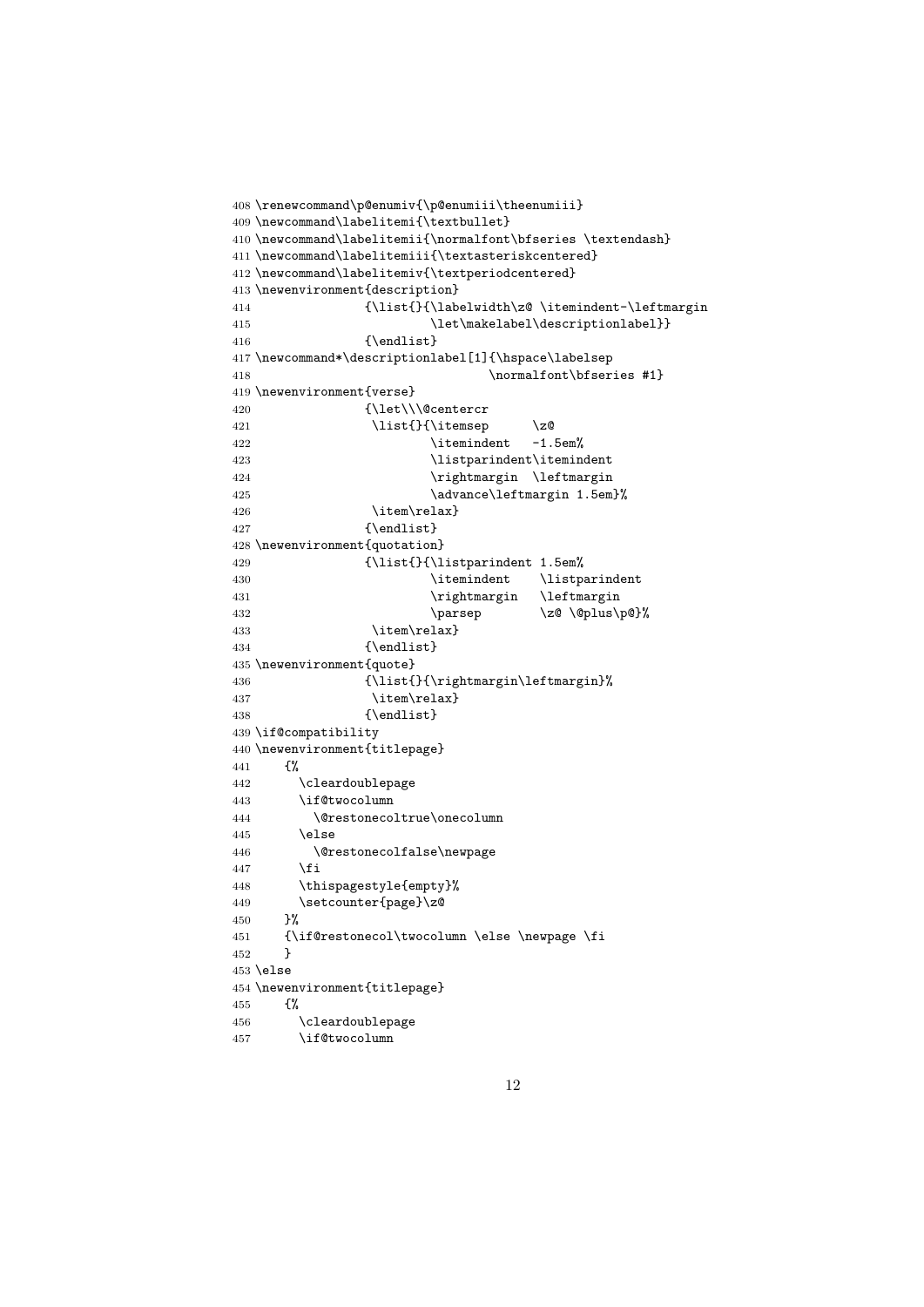```
458 \@restonecoltrue\onecolumn
             459 \else
             460 \@restonecolfalse\newpage
             461 \fi
             462 \thispagestyle{empty}%
             463 \setcounter{page}\@ne
             464 }%
             465 {\if@restonecol\twocolumn \else \newpage \fi
             466 \if@twoside\else
             467 \setcounter{page}\@ne
             468 \fi
             469 }
             470 \fi
  \appendix In order to correctly modify the appendix environment, an extra dot is added to
             the \gdef\thechapter{\@Alph\c@chapter} code line:
             471 \newcommand\appendix{\par
             472 \setcounter{chapter}{0}%
             473 \setcounter{section}{0}%
             474 \gdef\@chapapp{\appendixname}%
             475 \gdef\thechapter{\@Alph\c@chapter.}}
             476 \setlength\arraycolsep{5\p@}
             477 \setlength\tabcolsep{6\p@}
             478 \setlength\arrayrulewidth{.4\p@}
             479 \setlength\doublerulesep{2\p@}
             480 \setlength\tabbingsep{\labelsep}
             481 \skip\@mpfootins = \skip\footins
             482 \setlength\fboxsep{3\p@}
             483 \setlength\fboxrule{.4\p@}
             484 \@addtoreset {equation}{chapter}
\theequation The dot after \thechapter is eliminated in order to print the equation numbering
             correctly (without an extra dot):
             485 \renewcommand\theequation
             486 {\ifnum \c@chapter>\z@ \thechapter\fi \@arabic\c@equation}
             487 \newcounter{figure}[chapter]
  \thefigure Similarly, an extra dot is added in \thefigure:
             488 \renewcommand \thefigure
             489 {\ifnum \c@chapter>\z@ \thechapter\fi \@arabic\c@figure.}
             490 \def\fps@figure{tbp}
             491 \def\ftype@figure{1}
             492 \def\ext@figure{lof}
\fnum@figure The order between \figurename and \thefigure is changed. On the other hand,
             \textbf{} command is added:
             493 \def\fnum@figure{\textbf{\thefigure\nobreakspace\figurename}}
             494 \newenvironment{figure}
             495 {\@float{figure}}
             496 {\end@float}
             497 \newenvironment{figure*}
```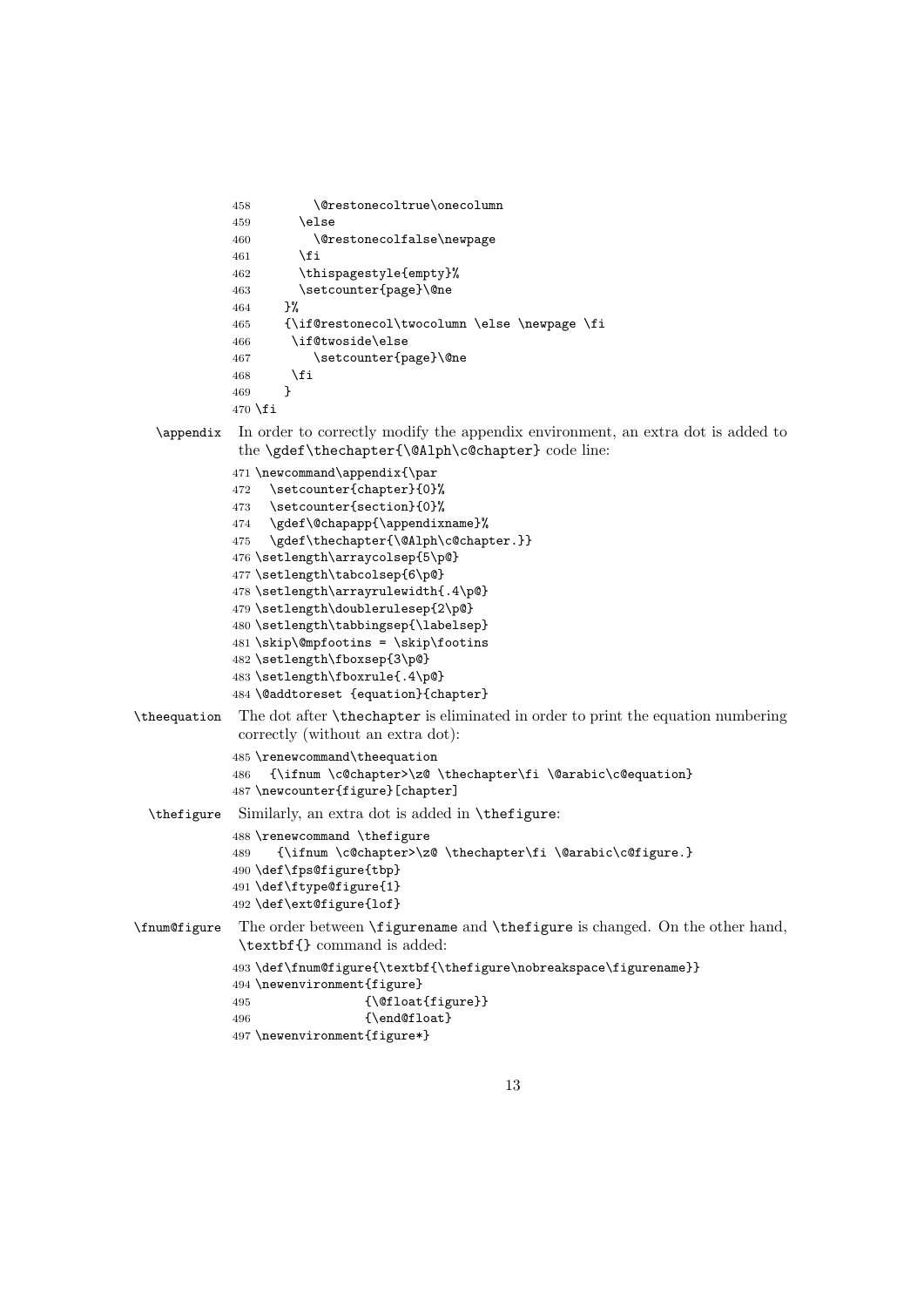```
498 {\@dblfloat{figure}}
                  499 {\end@dblfloat}
                  500 \newcounter{table}[chapter]
        \thetable The same changes as in \thefigure and \fnum@figure are applied to \thetable
     \fnum@table and \fnum@table:
                  501 \renewcommand \thetable
                  502 {\ifnum \c@chapter>\z@ \thechapter\fi \@arabic\c@table.}
                  503 \def\fps@table{tbp}
                  504 \def\ftype@table{2}
                  505 \def\ext@table{lot}
                  506 \def\fnum@table{\textbf{\thetable\nobreakspace\tablename}}
                  507 \newenvironment{table}
                  508 {\@float{table}}
                  509 {\end@float}
                  510 \newenvironment{table*}
                  511 {\@dblfloat{table}}
                  512 {\end@dblfloat}
                  513 \newlength\abovecaptionskip
                  514 \newlength\belowcaptionskip
                  515 \setlength\abovecaptionskip{10\p@}
\belowcaptionskip The length of \belowcaptionskip is changed from 0p@ to 10p@ in order to improve
                   the readability of the captions of figures and tables:
                  516 \setlength\belowcaptionskip{10\p@}
   \captionwidth For the same reason, the width for table and figure captions is redefined:
                  517 \newlength{\@contcwidth}
                  518 \newcommand{\captionwidth}[1]{\setlength{\@contcwidth}{#1}}
                  519 \captionwidth{0.85\textwidth}
   \@makecaption The ":" is changed by \textbf{.} in the caption environment. Moreover, the font
                   size of the caption is changed to \smallsetminus small and the new caption width is applied<sup>2</sup>:
                  520 \long\def\@makecaption#1#2{%
                  521 \centering
                  522 \parbox{\@contcwidth}{
                  523 \vskip\abovecaptionskip
                  524 \sbox\@tempboxa{\small #1\textbf{.} #2}%
                  525 \ifdim \wd\@tempboxa >\hsize
                  526 \small #1\textbf{.} #2\par
                  527 \else
                  528 \global \@minipagefalse
                  529 \hb@xt@\hsize{\hfil\box\@tempboxa\hfil}%
                  530 \fi
                  531 \vskip\belowcaptionskip}%end parbox
                  532 } %end @makecaption
                  533 \DeclareOldFontCommand{\rm}{\normalfont\rmfamily}{\mathrm}
                  534 \DeclareOldFontCommand{\sf}{\normalfont\sffamily}{\mathsf}
                  535\DeclareOldFontCommand{\tt}{\normalfont\ttfamily}{\mathtt}
```
Changes applied in the caption environment are the main changes from version v1.05 to version v1.20.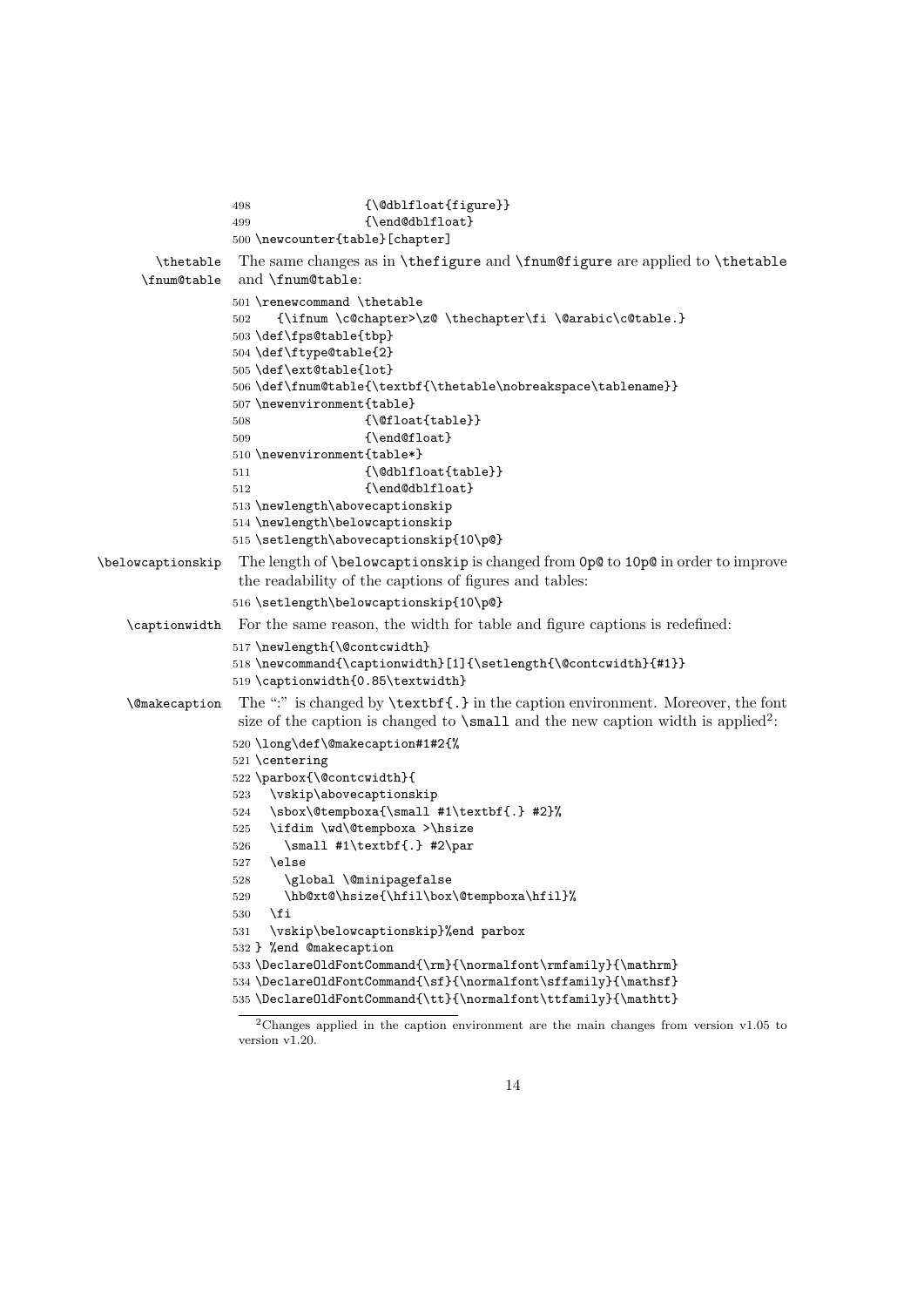```
536 \DeclareOldFontCommand{\bf}{\normalfont\bfseries}{\mathbf}
537\DeclareOldFontCommand{\it}{\normalfont\itshape}{\mathit}
538\DeclareOldFontCommand{\sl}{\normalfont\slshape}{\@nomath\sl}
539 \DeclareOldFontCommand{\sc}{\normalfont\scshape}{\@nomath\sc}
540 \DeclareRobustCommand*\cal{\@fontswitch\relax\mathcal}
541 \DeclareRobustCommand*\mit{\@fontswitch\relax\mathnormal}
542 \newcommand\@pnumwidth{1.55em}
543 \newcommand\@tocrmarg{2.55em}
544 \newcommand\@dotsep{4.5}
545 \setcounter{tocdepth}{2}
546 \newcommand\tableofcontents{%
547 \if@twocolumn
548 \@restonecoltrue\onecolumn
549 \else
550 \@restonecolfalse
551 \fi
552 \chapter*{\contentsname
553 \text{Qmkboth}?
554 \MakeUppercase\contentsname}{\MakeUppercase\contentsname}}%
555 \@starttoc{toc}%
556 \if@restonecol\twocolumn\fi
557 }
558 \newcommand*\l@part[2]{%
559 \ifnum \c@tocdepth >-2\relax
560 \addpenalty{-\@highpenalty}%
561 \addvspace{2.25em \@plus\p@}%
562 \setlength\@tempdima{3em}%
563 \begingroup
564 \parindent \z@ \rightskip \@pnumwidth
565 \parfillskip -\@pnumwidth
566 {\leavevmode
567 \large \bfseries #1\hfil \hb@xt@\@pnumwidth{\hss #2}}\par
568 \nobreak
569 \global\@nobreaktrue
570 \everypar{\global\@nobreakfalse\everypar{}}%
571 \endgroup
572 \fi}
573 \newcommand*\l@chapter[2]{%
574 \ifnum \c@tocdepth >\m@ne
575 \addpenalty{-\@highpenalty}%
576 \vskip 1.0em \@plus\p@
577 \setlength\@tempdima{1.5em}%
578 \begingroup
579 \parindent \z@ \rightskip \@pnumwidth
580 \parfillskip -\@pnumwidth
581 \leavevmode \bfseries
582 \advance\leftskip\@tempdima
583 \hskip -\leftskip
584 #1\nobreak\hfil \nobreak\hb@xt@\@pnumwidth{\hss #2}\par
585 \penalty\@highpenalty
```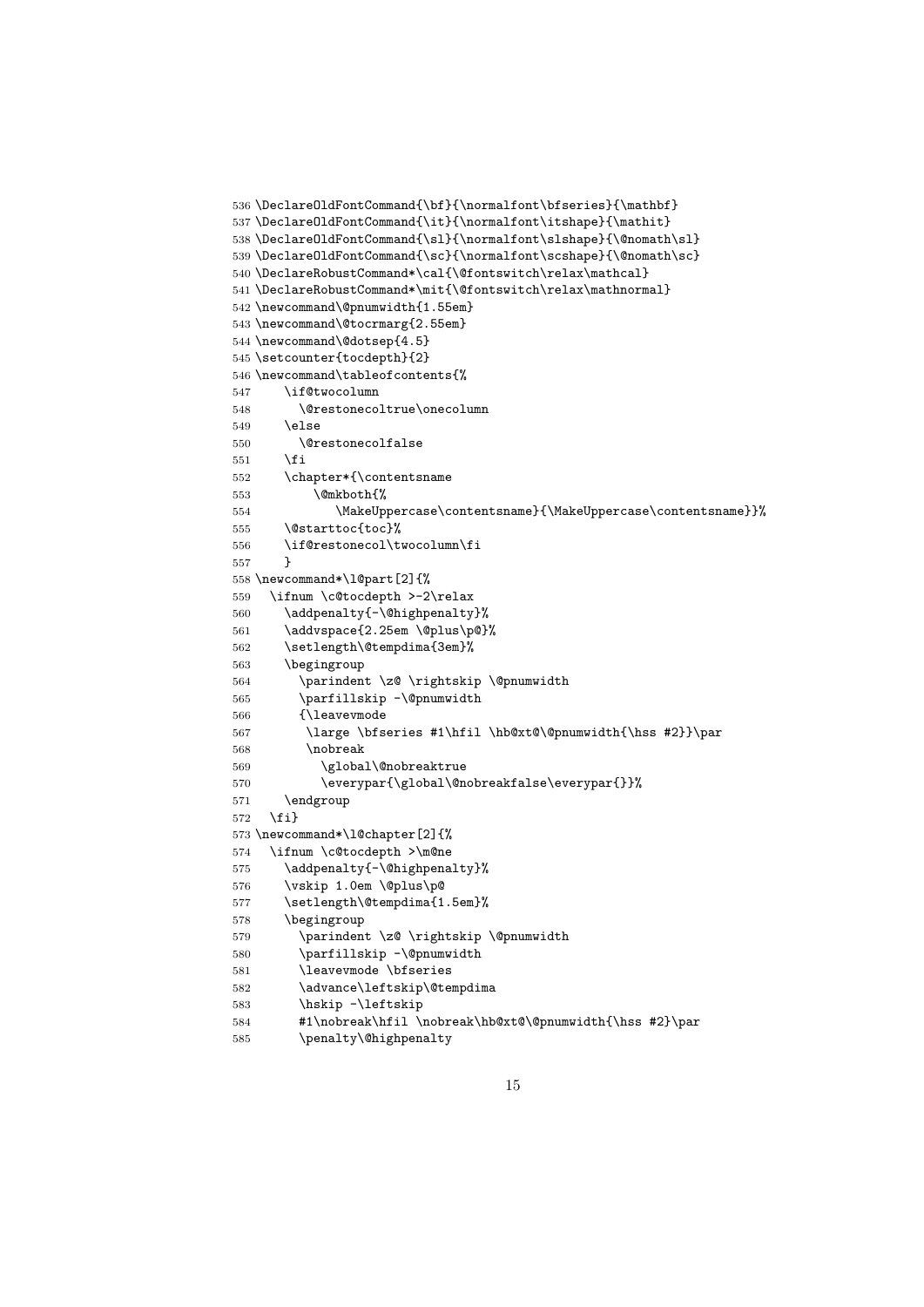```
586 \endgroup
587 \fi}
588 \newcommand*\l@section{\@dottedtocline{1}{1.5em}{2.3em}}
589 \newcommand*\l@subsection{\@dottedtocline{2}{3.8em}{3.2em}}
590 \newcommand*\l@subsubsection{\@dottedtocline{3}{7.0em}{4.1em}}
591 \newcommand*\l@paragraph{\@dottedtocline{4}{10em}{5em}}
592 \newcommand*\l@subparagraph{\@dottedtocline{5}{12em}{6em}}
593 \newcommand\listoffigures{%
594 \if@twocolumn
595 \@restonecoltrue\onecolumn
596 \else
597 \@restonecolfalse
598 \fi
599 \chapter*{\listfigurename}%
600 \@mkboth{\MakeUppercase\listfigurename}%
601 {\MakeUppercase\listfigurename}%
602 \@starttoc{lof}%
603 \if@restonecol\twocolumn\fi
604 }
605 \newcommand*\l@figure{\@dottedtocline{1}{1.5em}{2.3em}}
606 \newcommand\listoftables{%
607 \if@twocolumn
608 \@restonecoltrue\onecolumn
609 \else
610 \@restonecolfalse
611 \fi
612 \chapter*{\listtablename}%
613 \@mkboth{%
614 \MakeUppercase\listtablename}%
615 {\MakeUppercase\listtablename}%
616 \@starttoc{lot}%
617 \if@restonecol\twocolumn\fi
618 }
619 \let\l@table\l@figure
620 \newdimen\bibindent
621 \setlength\bibindent{1.5em}
622 \newenvironment{thebibliography}[1]
623 {\chapter*{\bibname}%
624 \@mkboth{\MakeUppercase\bibname}{\MakeUppercase\bibname}%
625 \list{\@biblabel{\@arabic\c@enumiv}}%
626 {\settowidth\labelwidth{\@biblabel{#1}}%
627 \leftmargin\labelwidth
628 \advance\leftmargin\labelsep
629 \@openbib@code
630 \usecounter{enumiv}%
631 \let\p@enumiv\@empty
632 \renewcommand\theenumiv{\@arabic\c@enumiv}}%
633 \sloppy
634 \clubpenalty4000
635 \@clubpenalty \clubpenalty
```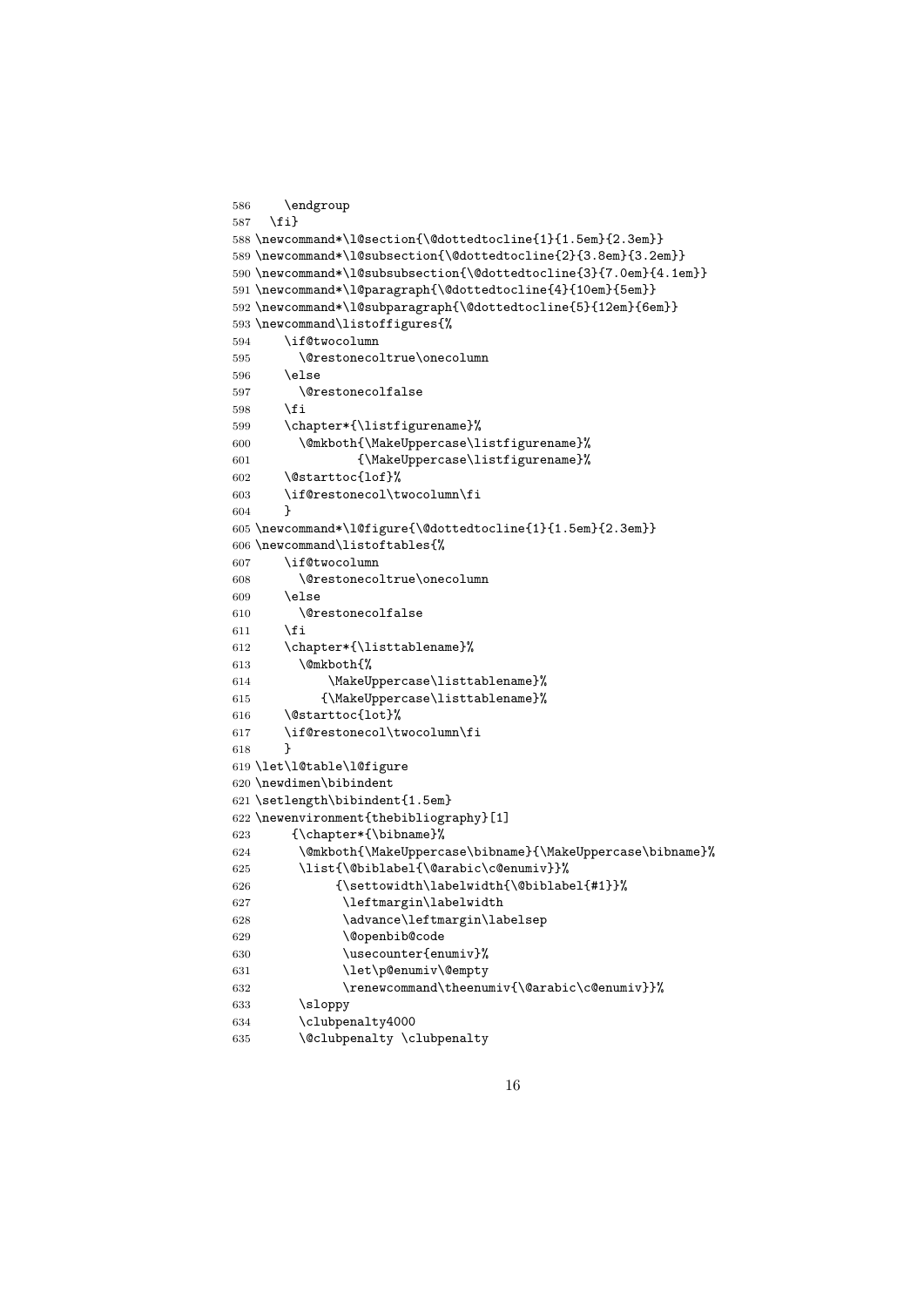```
636 \widowpenalty4000%
               637 \sfcode'\.\@m}
               638 {\def\@noitemerr
               639 {\@latex@warning{Empty 'thebibliography' environment}}%
              640 \endlist}
              641 \newcommand\newblock{\hskip .11em\@plus.33em\@minus.07em}
              642 \let\@openbib@code\@empty
              643 \newenvironment{theindex}
              644 \{\iota\} 644645 \@restonecolfalse
              646 \text{else}647 \\\\\\\\\\\\\\tcrestonecoltrue
              648 \fi
              649 \twocolumn[\@makeschapterhead{\indexname}]%
              650 \@mkboth{\MakeUppercase\indexname}%
               651 {\MakeUppercase\indexname}%
               652 \thispagestyle{plain}\parindent\z@
              653 \parskip\z@ \@plus .3\p@\relax
              654 \columnseprule \z@
              655 \columnsep 35\p@
              656 \let\item\@idxitem}
              657 {\if@restonecol\onecolumn\else\clearpage\fi}
              658 \newcommand\@idxitem{\par\hangindent 40\p@}
              659 \newcommand\subitem{\@idxitem \hspace*{20\p@}}
               660 \newcommand\subsubitem{\@idxitem \hspace*{30\p@}}
               661 \newcommand\indexspace{\par \vskip 10\p@ \@plus5\p@ \@minus3\p@\relax}
               662 \renewcommand\footnoterule{%
              663 \kern-3\p@
              664 \hrule\@width.4\columnwidth
               665 \kern2.6\p@}
               666 \@addtoreset{footnote}{chapter}
               667 \newcommand\@makefntext[1]{%
               668 \parindent 1em%
               669 \noindent
               670 \hb@xt@1.8em{\hss\@makefnmark}#1}
 \contentsname The names for the table of contents, list of figures, list of tables, bibliography, etc.
\listfigurename
 \listtablename
      \bibname
    \indexname
673 \newcommand\listtablename{Taulen zerrenda}
   \figurename
674 \newcommand\bibname{Bibliografia}
                are defined in Basque taking into account the uppercase and lowercase letters<sup>3</sup>:
              671 \newcommand\contentsname{Aurkibidea}
              672 \newcommand\listfigurename{Irudien zerrenda}
              675 \newcommand\indexname{Indizea}
              676 \newcommand\figurename{irudia}
              677 \newcommand\tablename{taula}
              678 \newcommand\partname{atala}
              679 \newcommand\chaptername{k\vspace{0.01cm}apitulua}
              680 \newcommand\appendixname{eranskina}
```
Uppercase and lowercase letters are not correctly addressed by the basque babel package. For this reason, the use of this package is not recommended.